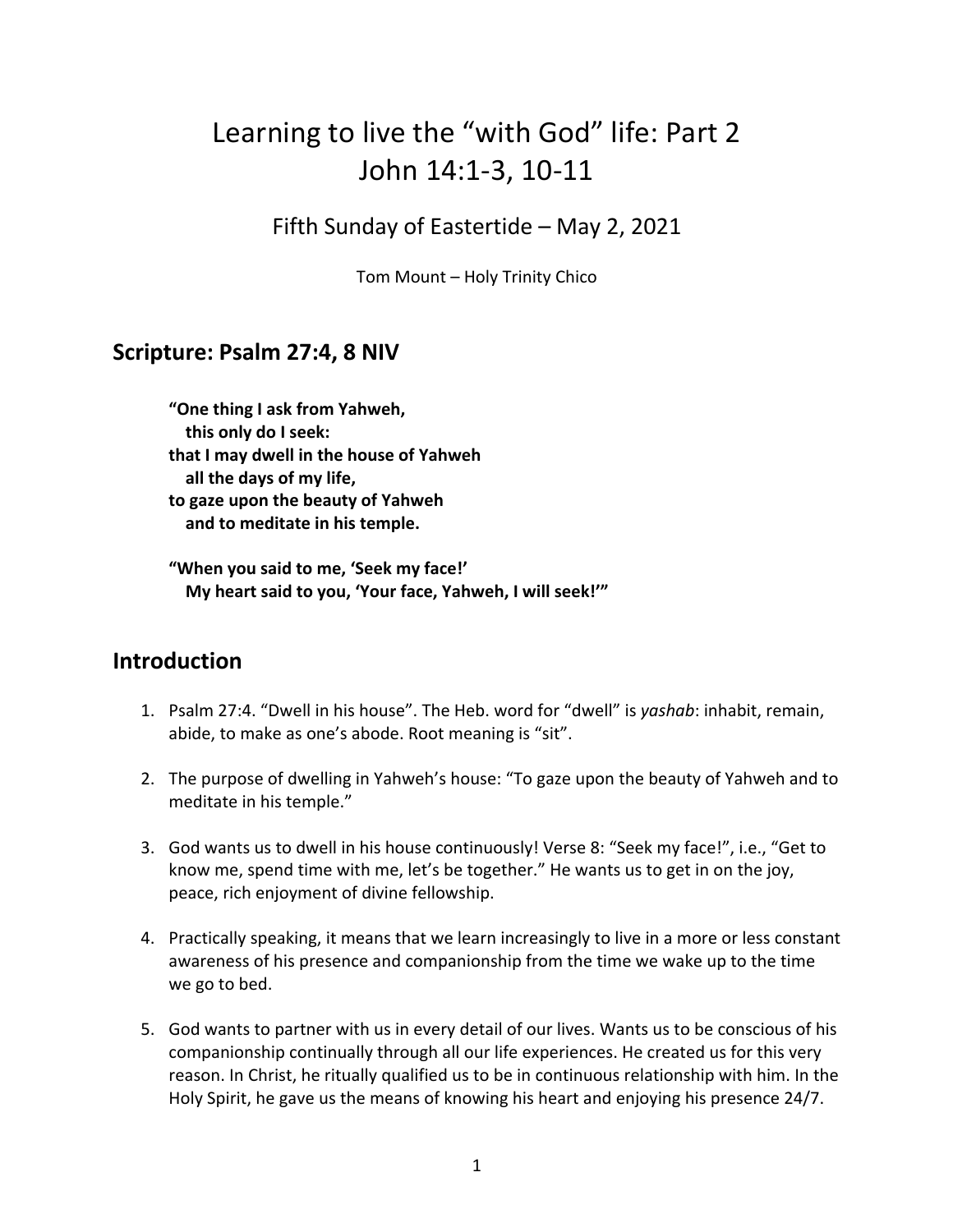And the most amazing thing is that God takes pleasure in his times with us: our company brings his joy and delight.

## **Jesus' teaching on being "with God" in John 14**

**First, Jesus describes how his people will be "with him" in the life to come: vv.1-3a**

**"Do not let your hearts be troubled. You believe in God; believe also in me. 2 My Father's house has many rooms; if that were not so, would I have told you that I am going there to prepare a place for you? 3 And if I go and prepare a place for you, I will come back and take you to be with me that you also may be where I am.'**

- We will be physically with him in the "Father's house", a physical house or temple where we live face-to-face with him in the coming age during which heaven and earth are merged.
- Living in the Father's house with the Father and Son in the Spirit is what we have to look forward to in the coming life! We now have no fear of death.

### **Second, Jesus describes how his people will be "with him" in the present life after Pentecost and before his Return: vv. 10b-11a, 16-17, 23**

- We are with him in "our house" (our body, his temple): a spiritual house where we can live face-to-face fellowship with God each day.
- We are "with" God in the same way that Jesus and the Father were "with" each other during Jesus' time on earth (Jn 14:10b-11a).

#### **"…it is the Father, living in me, who is doing his work. 11 Believe me when I say that I am in the Father and the Father is in me."**

• We are "with" God through God's Spirit, whom he has given us to be one with himself (cf. 1 Cor 6:17; Jn 14:15-17). The Spirit is the *vinculum caritatis* or "bond of love" between the Father and the Son.

**" <sup>16</sup> And I will ask the Father, and he will give you another Helper (***parakletos* **– "one who comes alongside to aid") to help you and be with you forever— <sup>17</sup> the Spirit of truth. The world cannot accept him, because it neither sees him nor knows him. But you know him, for he lives with you and will be in you."**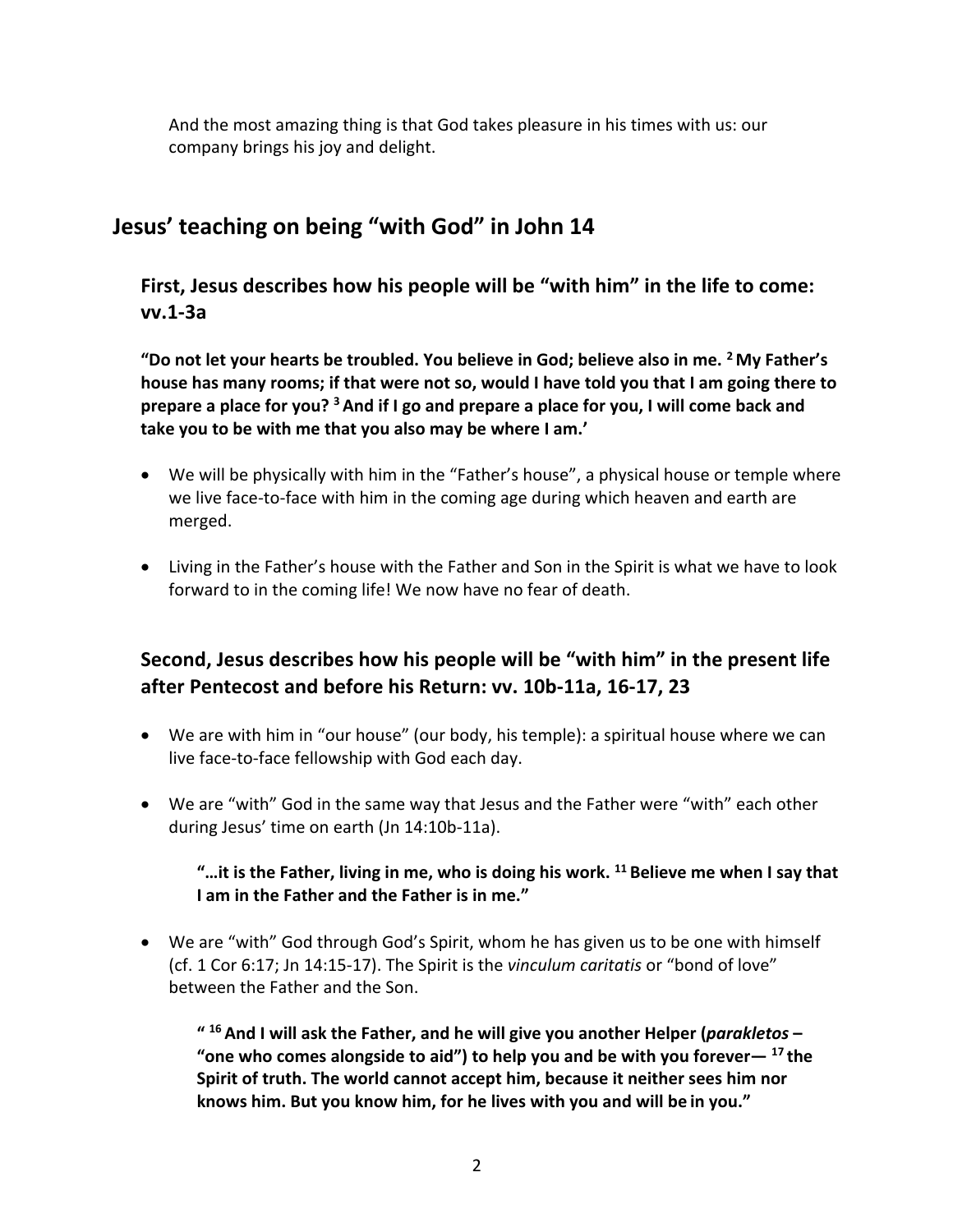• We are "with" each member of the blessed holy Trinity by means of the Holy Spirit living in us (Jn 14:23).

**"Anyone who loves me will obey my teaching. My Father will love him, and we will come to him and make our home with him."**

• That's the biblical/theological basis for our oneness/fellowship with him. Because it is sourced in the very being of God, it cannot be taken away.

## **How to live more consciously and consistently in God's presence**

#### **1. Slow your pace**

- COVID has given us the opportunity to re-think our priorities. Western  $21<sup>st</sup>$  century life tends to move far too fast. Dallas Willard advised: "Ruthlessly eliminate hurry from your life."
- Hurry pulls us away from what is supremely important and make us slaves to the tyranny of the urgent (cf. Lk 10:38-42).
- Live life at the speed of relationship. Build "pauses" into your day to be "with God" intentionally; punctuate your day with mini-retreats. Program your watch. Use bathroom breaks. Step outside your office into nature. Breathe; fellowship.
- Try the ancient "Jesus prayer" (breathe in and out): "Lord Jesus Christ, have mercy on me".

#### **2. Learn to talk to Abba and Jesus about everything**

- Don't think of prayer as momentary rituals but as an ongoing conversation. "Prattle" to the Lord throughout each day.
- Share with him your thoughts, feelings, fears, hopes, dreams, concerns. Ask for his wisdom, direction, love, strength, holiness and whatever other resources you need in each moment. Talk about the good and the bad.
- Learn to "pray your experiences", bringing the whole of who you are to him as an offering of love.